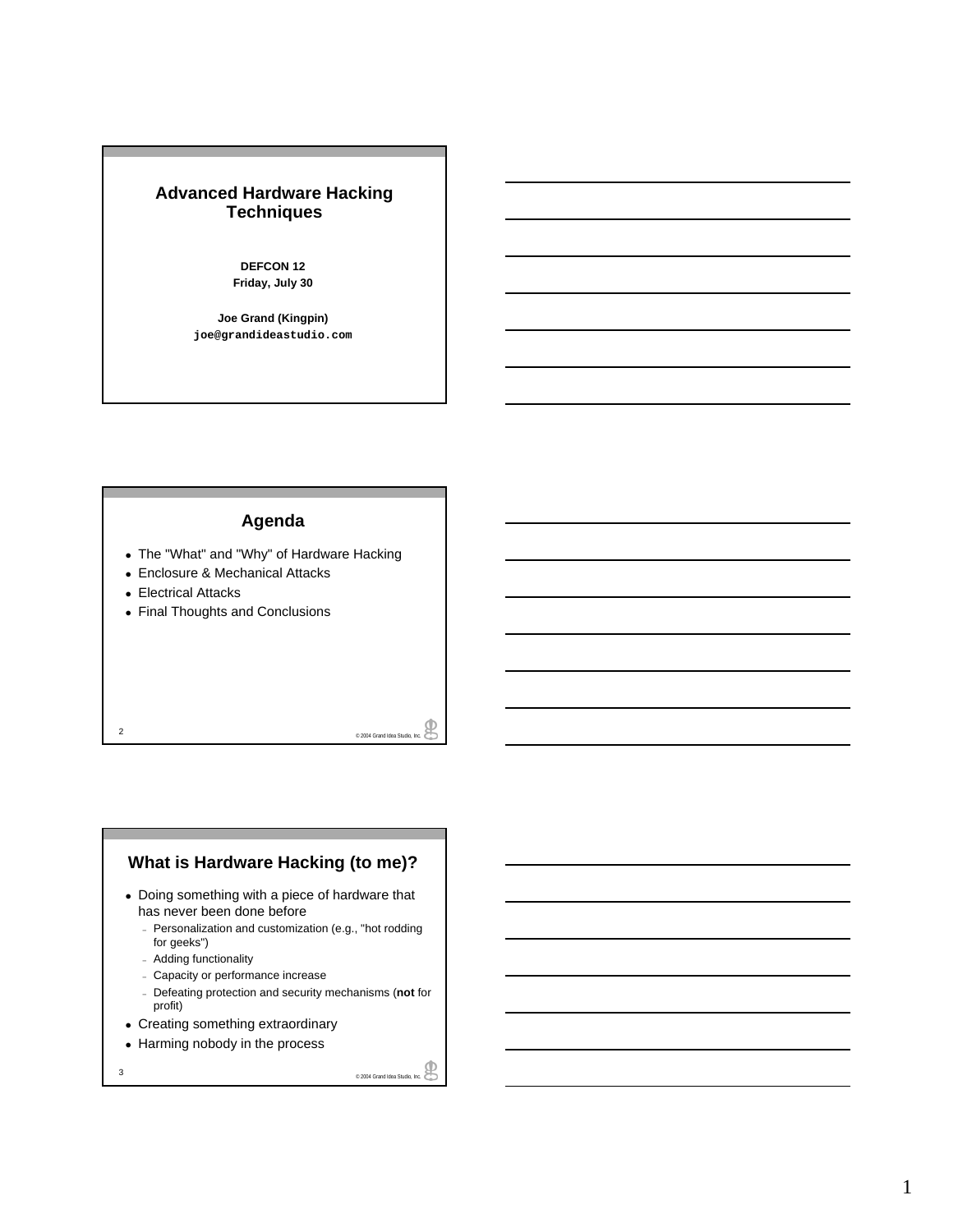

- Curiosity
	- To see how things work
- Improvement and Innovation
	- Make products better/cooler
	- Some products are sold to you intentionally limited or "crippled"
- Consumer Protection
	- I don't trust glossy marketing brochures...do you?

4  $^{\circ}$  2004 Grand Idea Studio, Inc.

### **Hardware Security Myths**

- Many security-related products rely on misconceptions to remain "secure"
- Hardware hacking is hard
- Consumers lack the competency or courage to void their warranty
- Therefore, hardware is "safe"

 $\overline{5}$   $\overline{2004}$  Grand Idea Studio, Inc.

### **Gaining Access to a Product**

- Purchase
	- Buy the product from a retail outlet (with cash)
- Evaluation
	- Rent or borrow the product
- Active
	- Product is in active operation, not owned by attacker
- Remote Access
	- No physical access to product, attacks launched remotely
-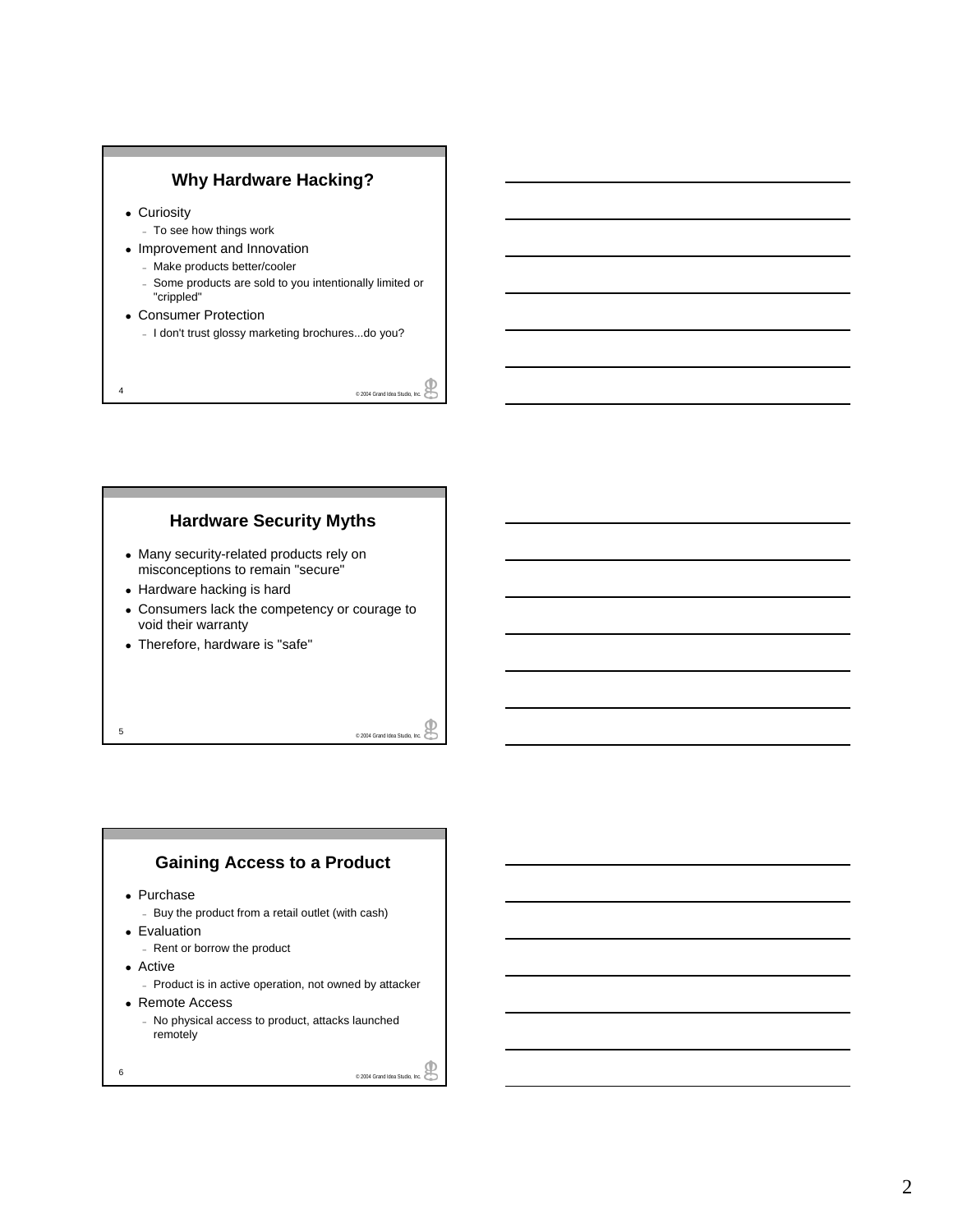

### **Enclosure & Mechanical Attacks**

- Opening Housings
- External Interfaces
- Anti-Tamper Mechanisms
- Conformal Coating and Epoxy Encapsulation Removal

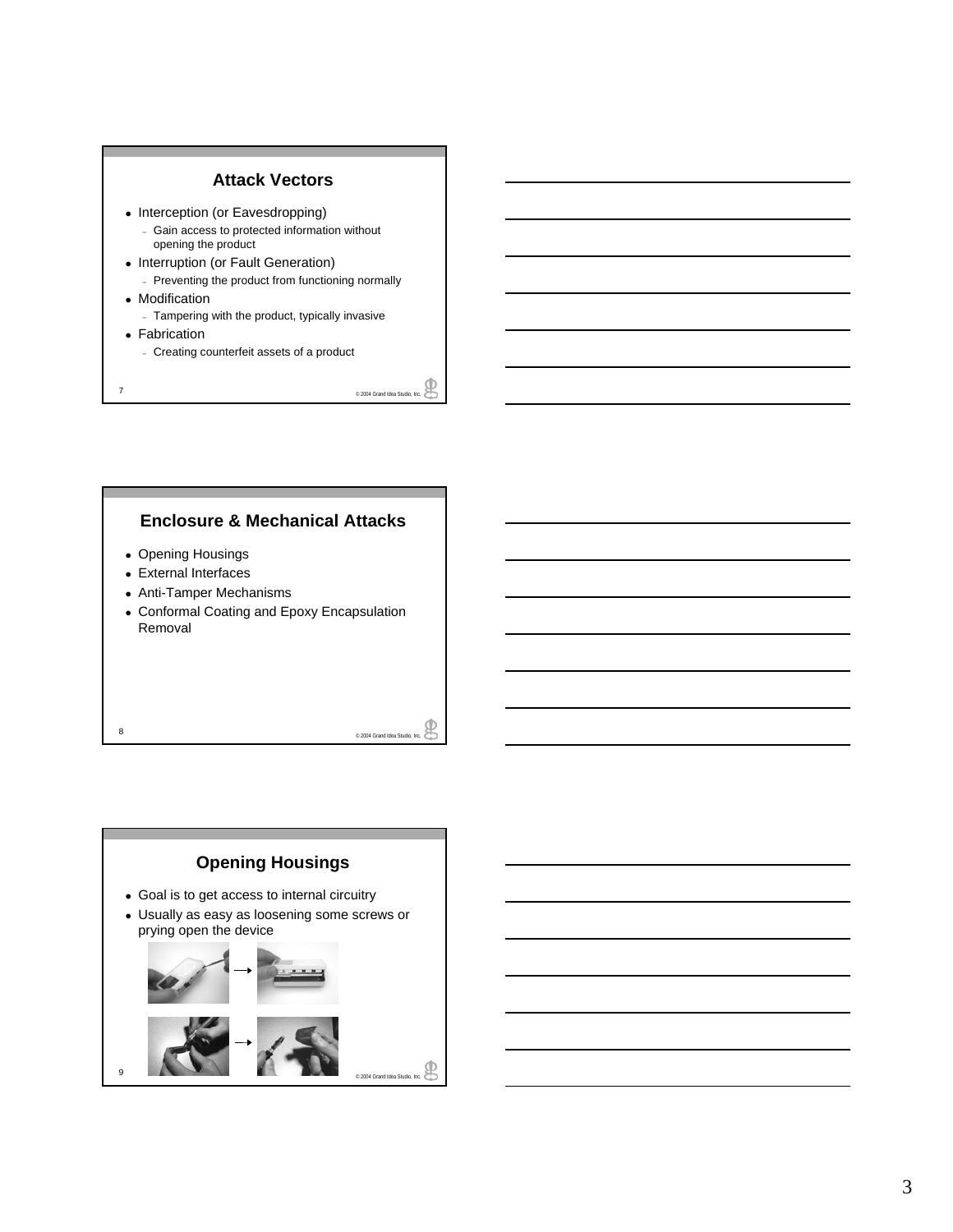

### **Opening Housings 3**

- Security bits and one-way screws
	- Used to prevent housings from being easily opened – Ex.: Bathroom stalls, 3.8mm and 4.5mm security bit for Nintendo and Sega game cartridges/systems
	- To identify a particular bit type, visit **www.lara.com/reviews/screwtypes.htm**
	- Bits available at electronics stores, swapmeets, online



#### **External Interfaces** • Usually a product's lifeline to the outside world – Manufacturing tests, field programming/upgrading, peripheral connections – Ex.: JTAG, RS232, USB, Firewire, Ethernet • Wireless interfaces also at risk (though not discussed here) – Ex.: 802.11b, Bluetooth

• Any interface that connects to a third-party may contain information that is useful for an attack – Could possibly obtain data, secrets, etc.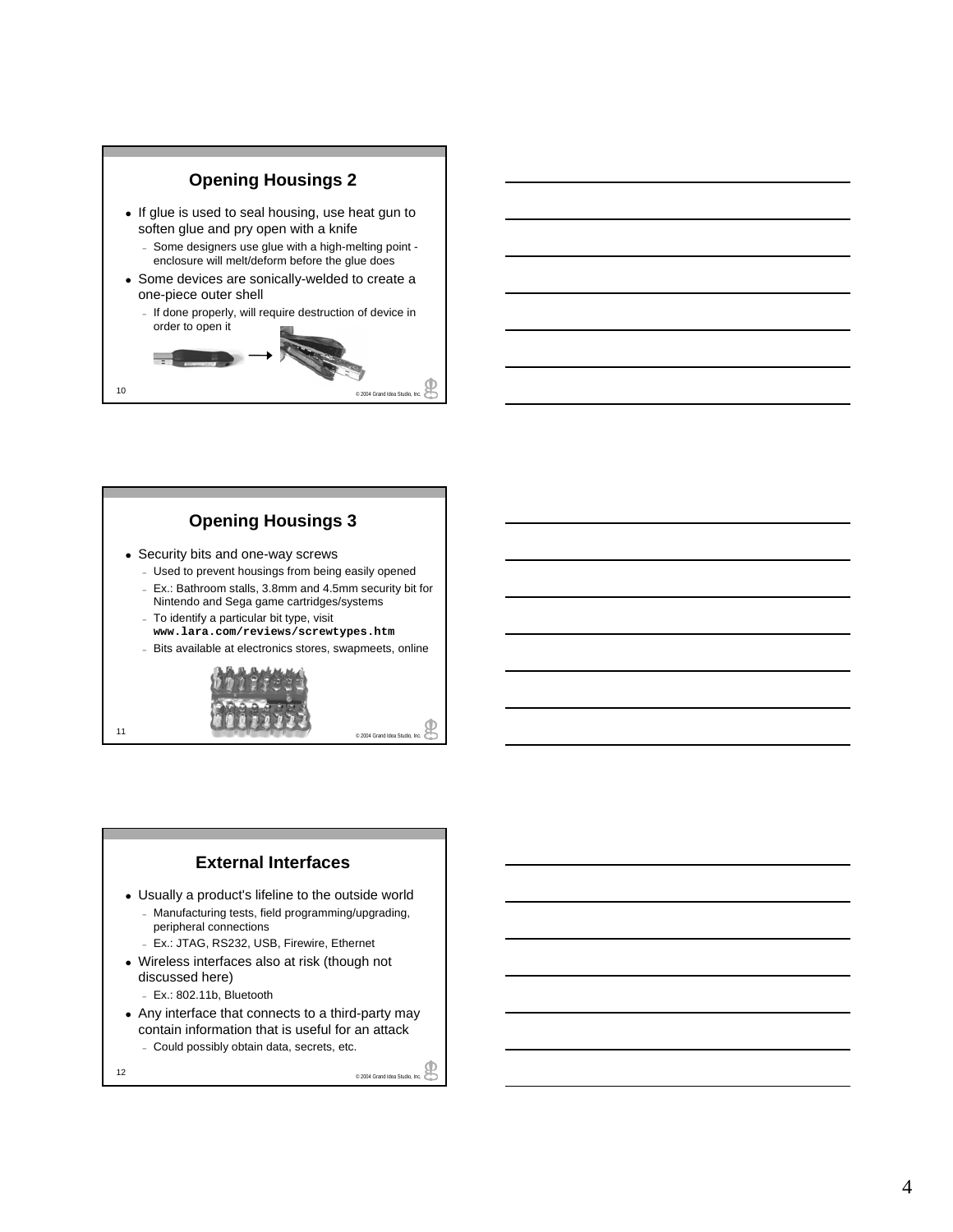### **External Interfaces 2**

- Look for obfuscated interfaces
	- Ex.: Proprietary or out-of-the-ordinary connector types, hidden access doors or holes
- Many times, test points just hidden by a sticker



#### **External Interfaces 3**

- Use multimeter or oscilloscope to probe and determine functionality
	- Logic state of pins can help with an educated guess
	- Ex.: Pull pins high or low, observe results, repeat
- Monitor communications using H/W or S/W-based protocol analyzer
	- USB: SnoopyPro
	- RS232 and parallel port: PortMon
- Send intentionally malformed/bad packets to cause a fault
	- If firmware doesn't handle this right, device could trigger unintended operation useful for an attack
- ww.ggor.com.noriusu.org/enation.useful IOI all allaCK.<br>2004 Grand Idea Studio, Inc.

# **External Interfaces: Backdoors** • Architecture-specific debug and test interfaces

- (usually undocumented)
- Diagnostic serial ports
	- Provides information about system, could also be used for administration
	- Ex.: Intel NetStructure crypto accelerator administrator access [1]
- Developer's backdoors
	- Commonly seen on networking equipment, telephone switches
	- Ex.: Palm OS debug mode [2]
- 15 Ex.: Sega Dreamcast CD-ROM boot **produce a Studio, Inc.**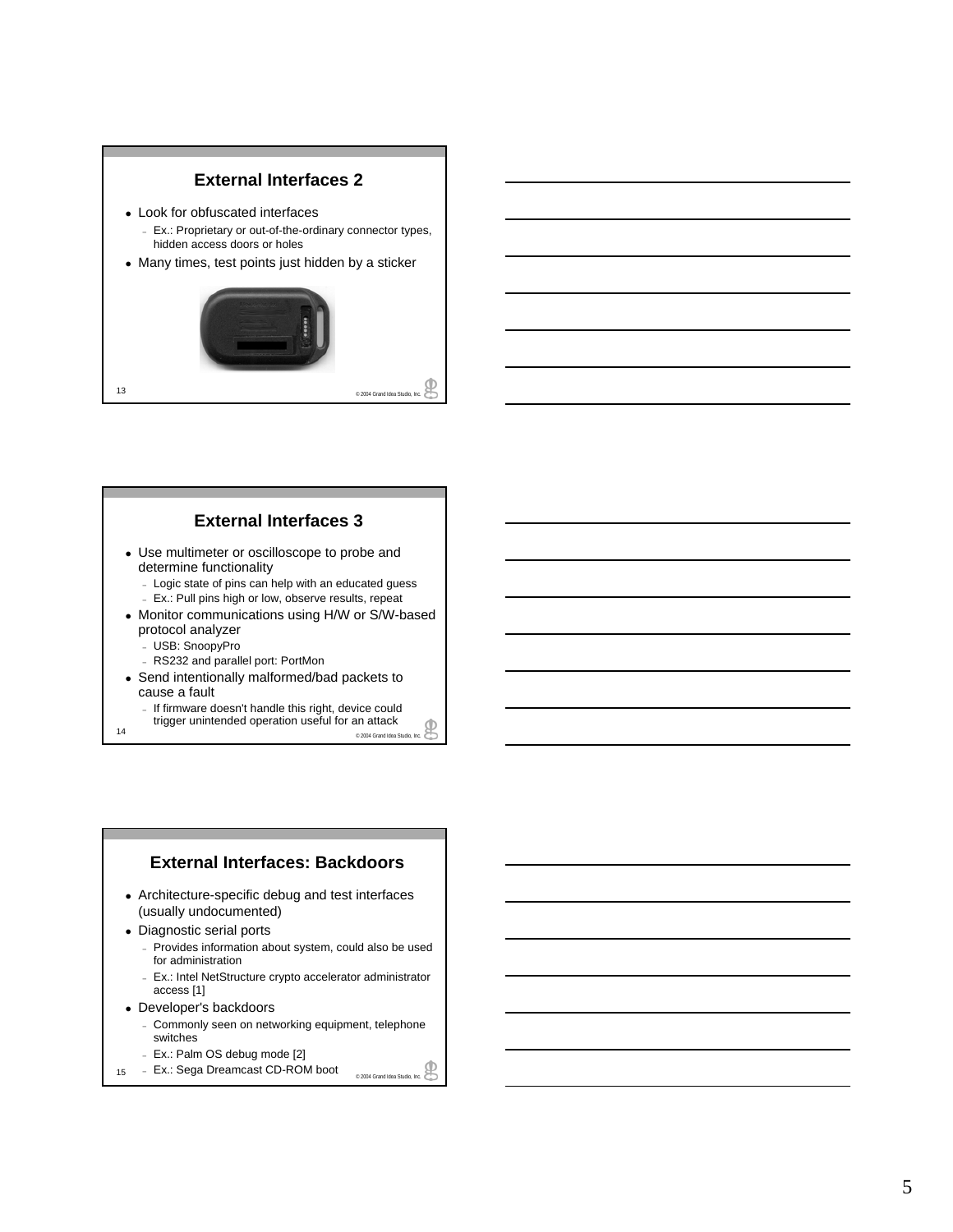

### **External Interfaces: JTAG 2**

- Five connections (4 required, 1 optional):
	- ← TDO = Data Out (from target device)
	- $\rightarrow$  TDI = Data In (to target device)
	- $\rightarrow$  TMS = Test Mode Select  $\rightarrow$  TCK = Test Clock
	- $\rightarrow$  /TRST = Test Reset (optional)
- H/W interface to PC can be built with a few dollars of off-the-shelf components
- 17 e 2004 Grand Idea Studio, Inc. – Ex.: **www.lart.tudelft.nl/projects/jtag**, **http://jtag-arm9.sourceforge.net/circuit.txt**, or **ftp://www.keith-koep.com/pub/arm-tools/jtag/ jtag05\_sch.pdf**

### **External Interfaces: JTAG 3**

- <sup>z</sup> JTAG Tools (**http://openwince.sourceforge.net/jtag**) serves as the S/W interface on the PC
- Removing JTAG functionality from a device is difficult
	- Designers usually obfuscate traces, cut traces, or blow fuses, all of which can be repaired by an attacker

₽ 18 <sup>©</sup> 2004 Grand Idea Studio, Inc.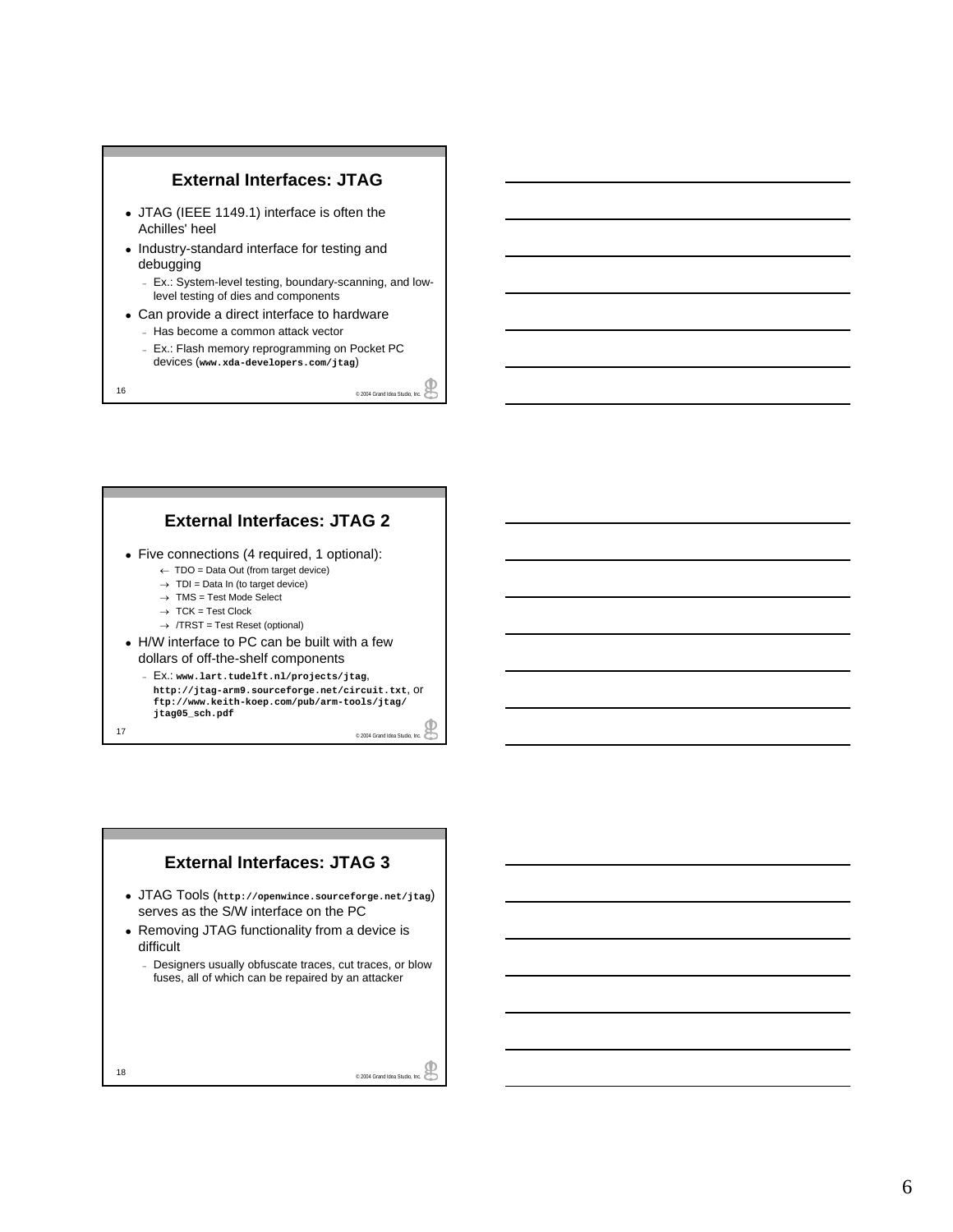

- Primary facet of physical security for embedded systems
- Attempts to prevent unauthorized physical or electronic tampering against the product
- Most effectively used in layers
- Possibly bypassed with knowledge of method
	- Purchase one or two devices to serve as "sacrificial lambs"

19 © 2004 Grand Idea Studio, Inc.

### **Anti-Tamper Mechanisms 2**

- Tamper Resistance
	- Specialized materials used to make tampering difficult
	- Ex.: One-way screws, epoxy encapsulation, sealed housings
- Tamper Evidence
	- Ensure that there is visible evidence left behind by tampering
	- Only successful if a process is in place to check for deformity
- 20  $^{\circ}$  2004 Grand Idea Studio, Inc. – Ex.: Passive detectors (seals, tapes, glues), special enclosure finishes (brittle packages, crazed aluminum, bleeding paint)

### **Anti-Tamper Mechanisms 3**

- Tamper Detection
	- Enable the hardware device to be aware of tampering
	- Switches: Detect the opening of a device, breach of security boundary, or movement of a component
	- Sensors: Detect an operational or environmental change
	- Circuitry: Detect a puncture, break, or attempted modification of the security envelope

₽ 21 © 2004 Grand Idea Studio, Inc.

₽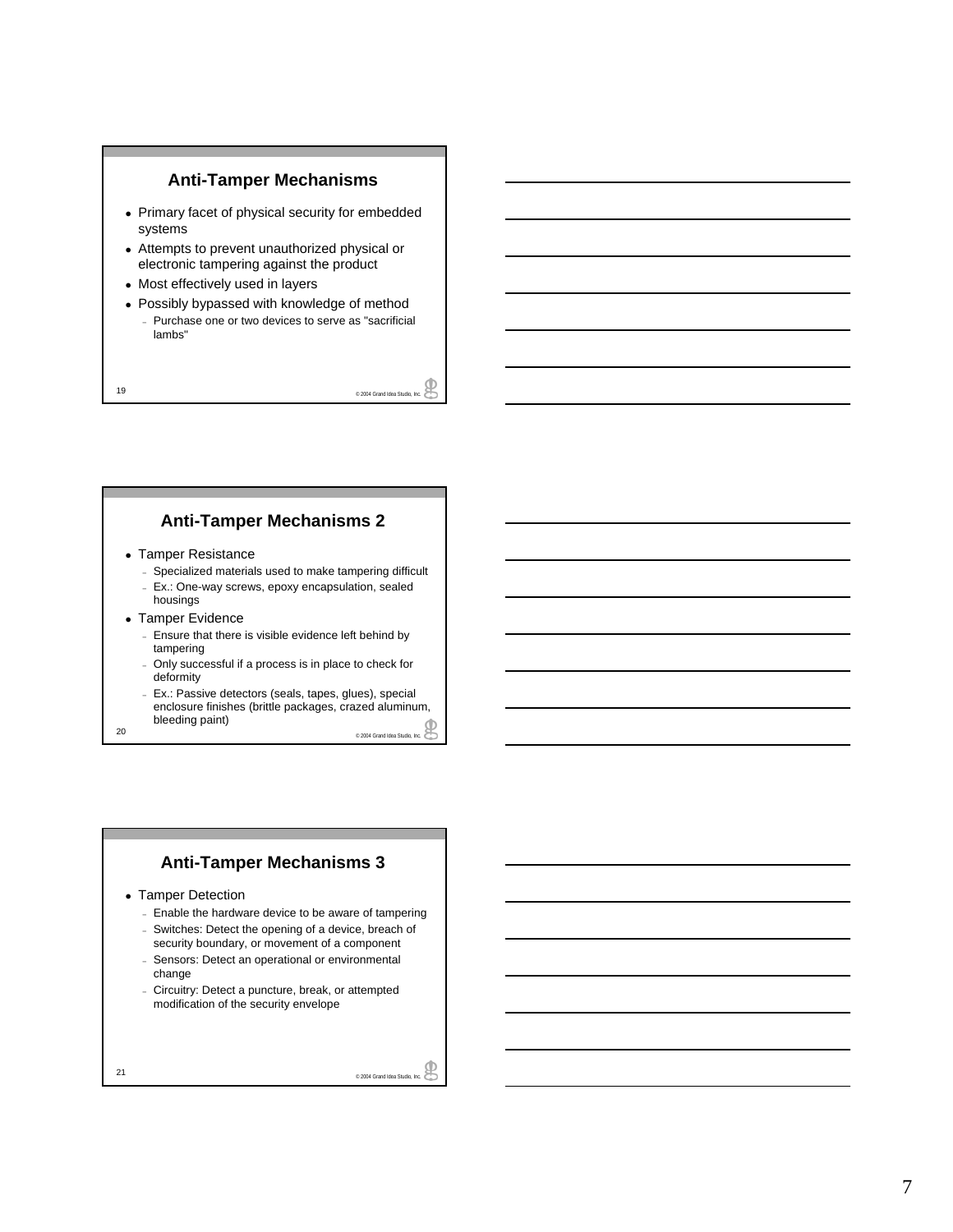

- Tamper Response
	- Countermeasures taken upon the detection of tampering
	- Ex.: Zeroize critical memory, shutdown/disable/destroy device, enable logging features
- <sup>z</sup> *Physical Security Devices for Computer Subsystems* [3] provides comprehensive attacks and countermeasures
	- Ex.: Probing, machining, electrical attacks, physical barriers, tamper evident solutions, sensors, response technologies

22 Communication Studio, Studio, Inc. 2004 Grand Idea Studio, Inc. 2004





### **Conformal Coating and Epoxy Encapsulation Removal 2**

- The good news: The coatings are not specifically designed for security
	- Can usually be bypassed with special chemicals like MG Chemicals' 8310 Conformal Coating Stripper (**www.mgchemicals.com**)
- Brute force approach: Dremel tool and wooden skewer as a drill bit
	- Doesn't damage the components underneath coating
	- Might remove the soldermask, but not a big deal...

24 Canadian Contract Contract Contract Contract Contract Contract Contract Contract Contract Contract Contract Contract Contract Contract Contract Contract Contract Contract Contract Contract Contract Contract Contract Con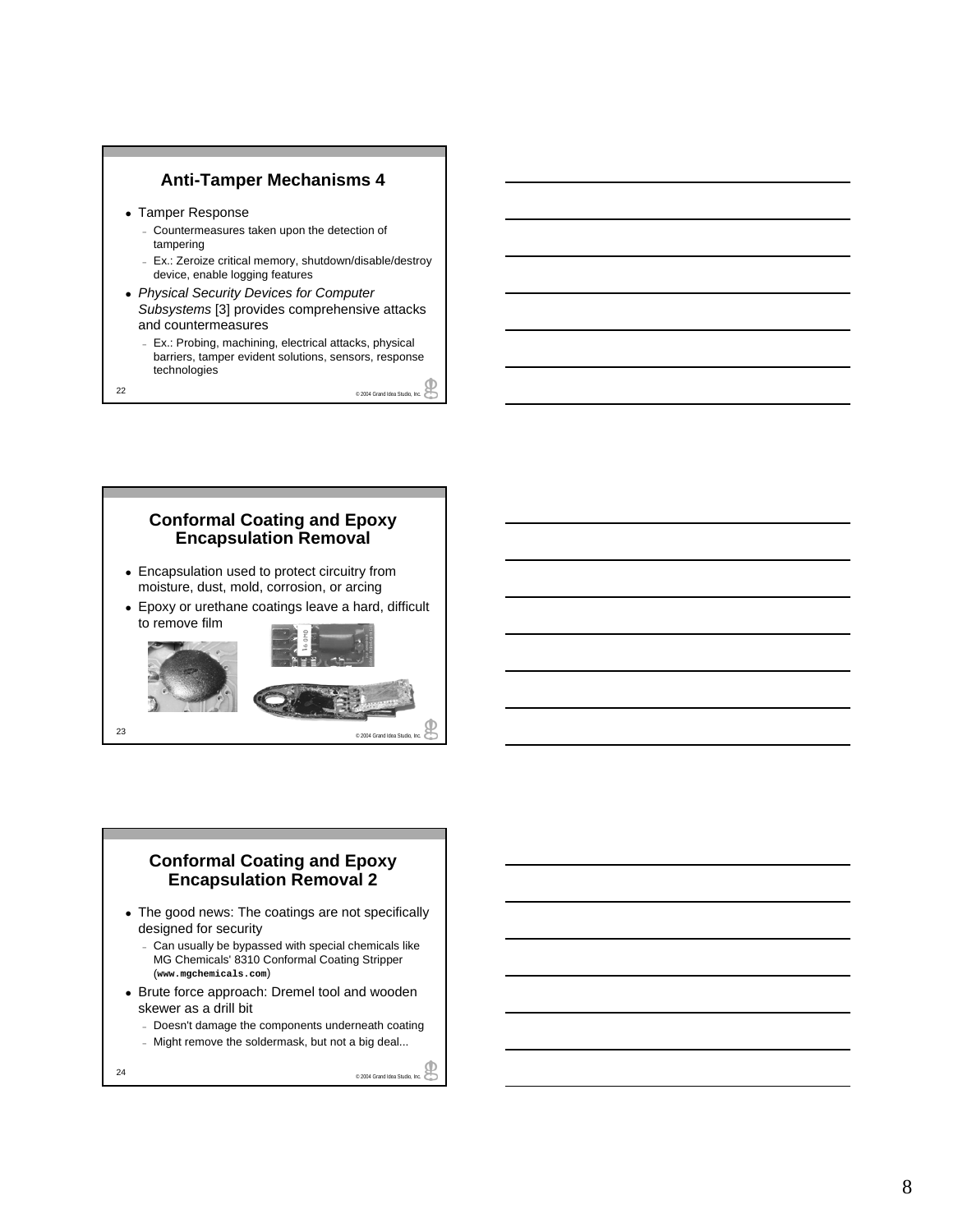



- Surface Mount Devices
- Probing Boards
- Memory and Programmable Logic
- Chip Delidding and Die Analysis
- Emissions and Side-Channel Attacks
- Clock and Timing

e 2004 Grand Idea Studio, Inc.

#### **Surface Mount Devices**

- Harder to work with than through-hole devices – Ex.: Fine-pitched packages, tiny discrete components
	- Don't get discouraged
- Human hands have more resolution than the naked eye can resolve
	- A microscope can go a long way to solder components
- Circuit Cellar, July 2004: Build your own computer-controlled, temperature-adjusting SMT oven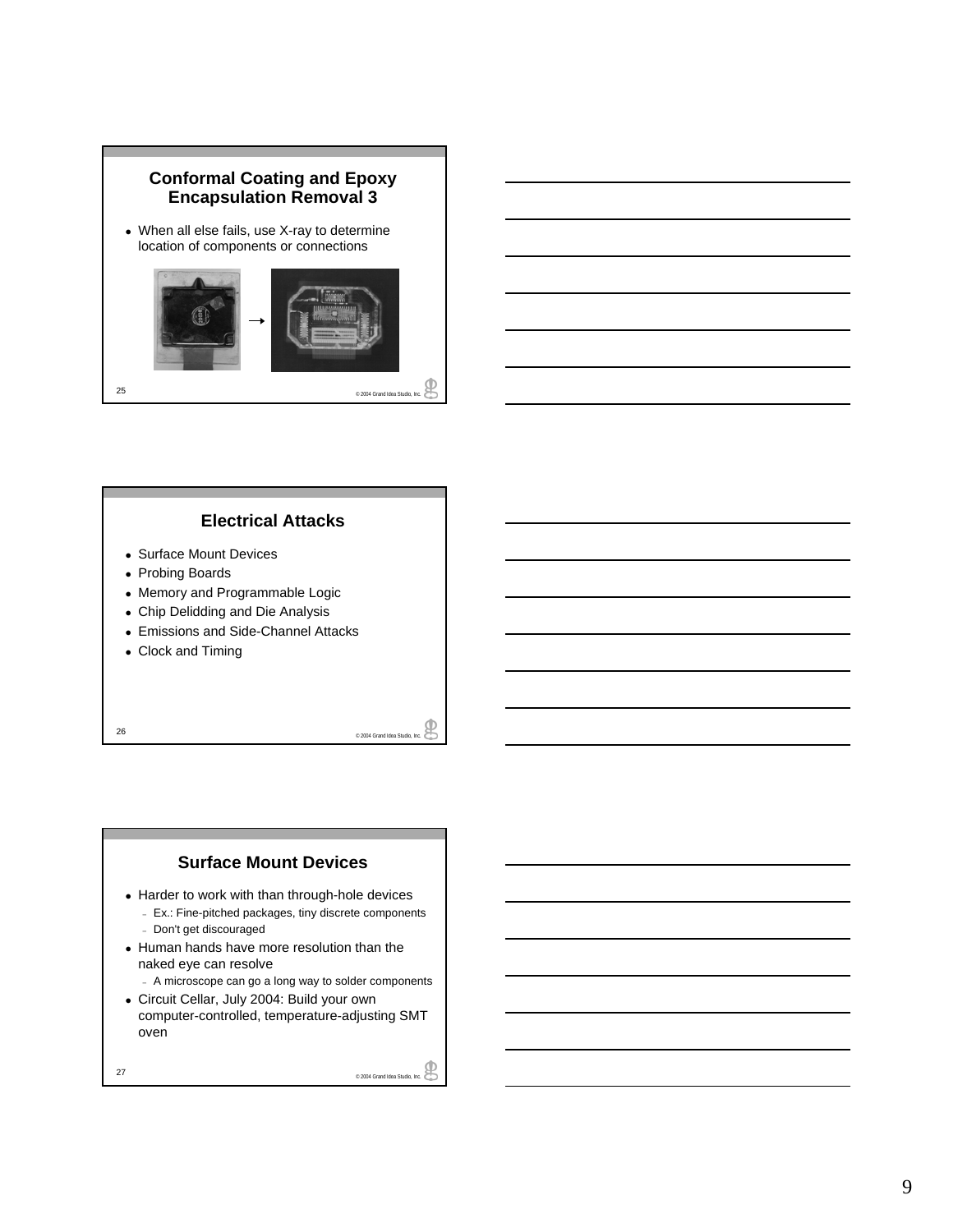



## **Probing Boards**

- Look for test points and exposed traces/bus lines
- Surface mount leads and points are usually too small to manually probe
- Many ways to access:
	- Solder probe wire onto board using microscope
	- Use an SMD micrograbber (\$5-\$50)
	- Use a probe adapter (> \$100) from
	- **www.emulation.com**, **www.ironwoodelectronics.com**, or **www.advintcorp.com**
	- Build your own probe

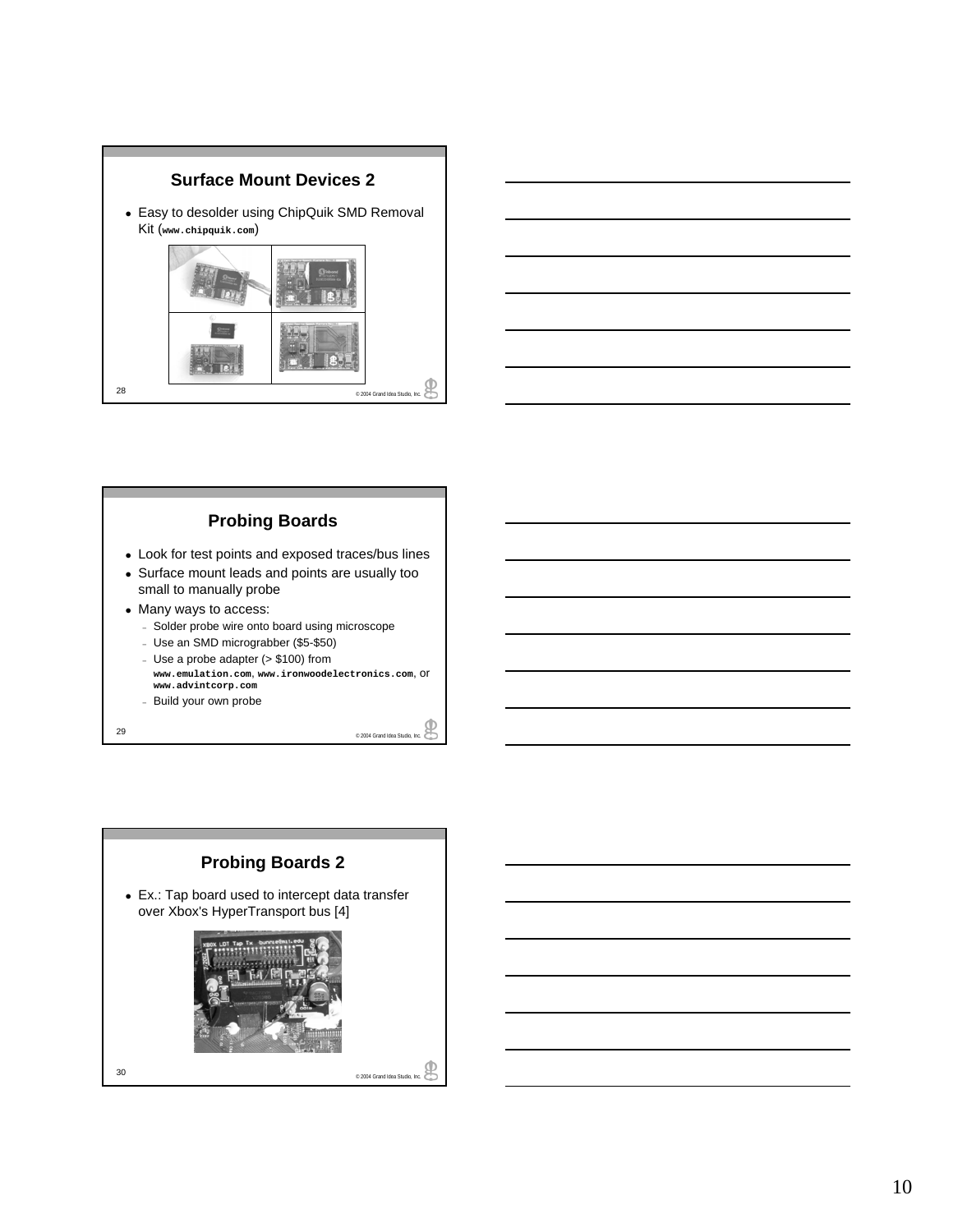

- Most memory is notoriously insecure
	- Not designed with security in mind
	- Serial EEPROMs can be read in-circuit, usually SPI or I 2C bus (serial clock and data) [5]
- Difficult to securely and totally erase data from RAM and non-volatile memory [6]
	- Remnants may exist and be retrievable from devices long after power is removed
	- Could be useful to obtain program code, temporary data, crypto keys, etc.

31 © 2004 Grand Idea Studio, Inc.

### **Memory and Programmable Logic 2**

- SRAM-based FPGAs most vulnerable to attack
	- Must load configuration from external memory – Bit stream can be monitored to retrieve entire configuration
- To determine PLD functionality, try an I/O scan attack
	- Cycle through all possible combinations of inputs to determine outputs

32 © 2004 Grand Idea Studio, Inc.

### **Memory and Programmable Logic 3**

- Security fuses and boot-block protection
	- Enabled for "write-once" access to a memory area or to prevent full read back
	- Usually implemented in any decent design
	- Might be bypassed with die analysis attacks (FIB) or electrical faults [7]
	- Ex.: PIC16C84 attack in which security bit is removed by increasing VCC during repeated write accesses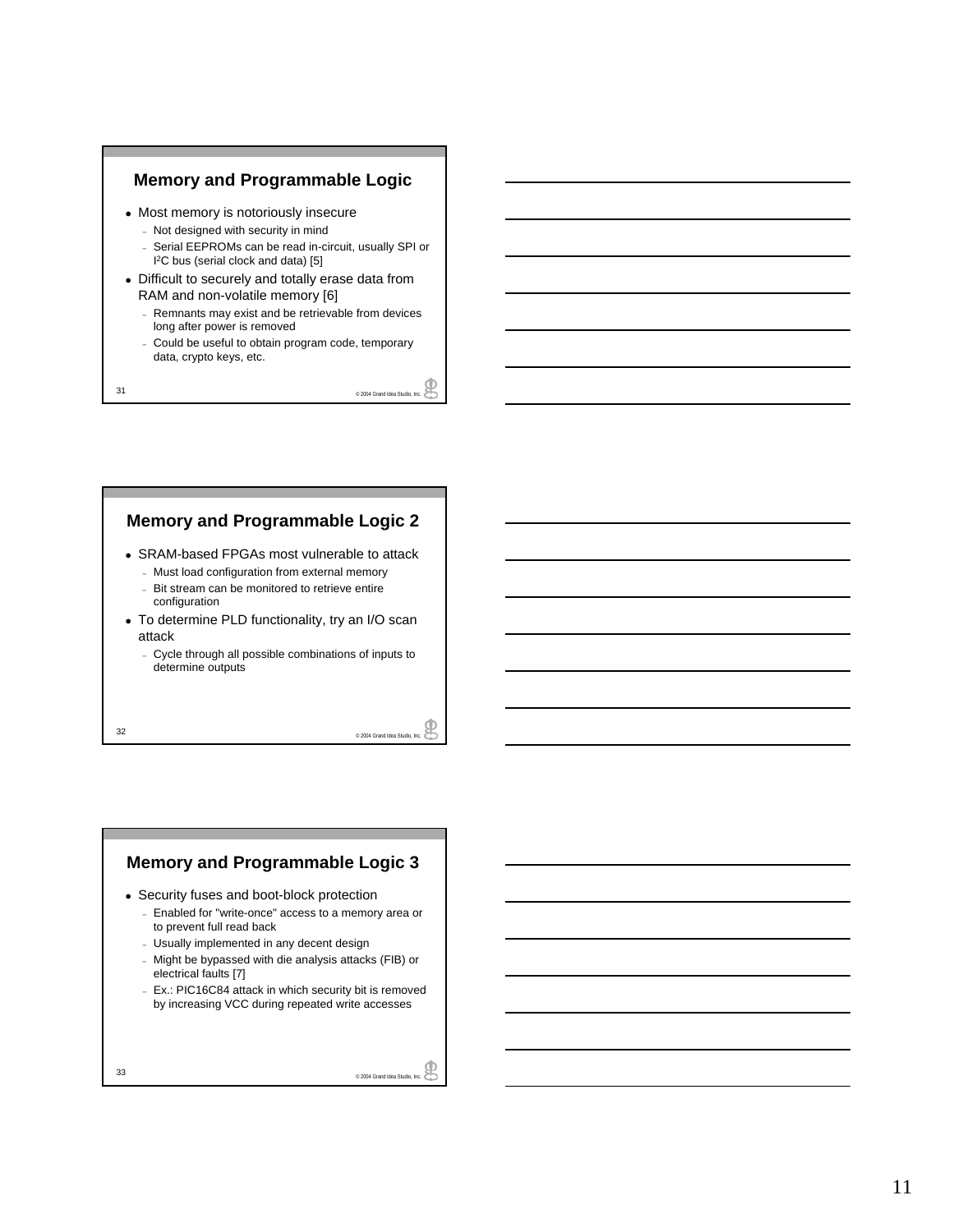

### **Chip Decapping and Die Analysis 2**

- The good thing is that IC designers make mistakes, so tools are needed
	- Failure analysis
	- Chip repair and inspection
- What tools?
	- Chip Decappers
	- Scanning Electron Microscope (SEM)
	- Voltage Contrast Microscopy
	- Focused Ion Beam (FIB)

35 © 2004 Grand Idea Studio, Inc.

### **Chip Decapping and Die Analysis 3**

- Equipment available on the used/surplus market
- Access to tools in most any large academic institution
- Reverse engineering and analysis services exist (still high priced, \$10k-\$20k)
	- Can provide functional investigation, extraction, IC simulation, analyze semiconductor processes, etc.
	- Ex.: Semiconductor Insights (**www.semiconductor.com**) and Chipworks (**www.chipworks.com**)
-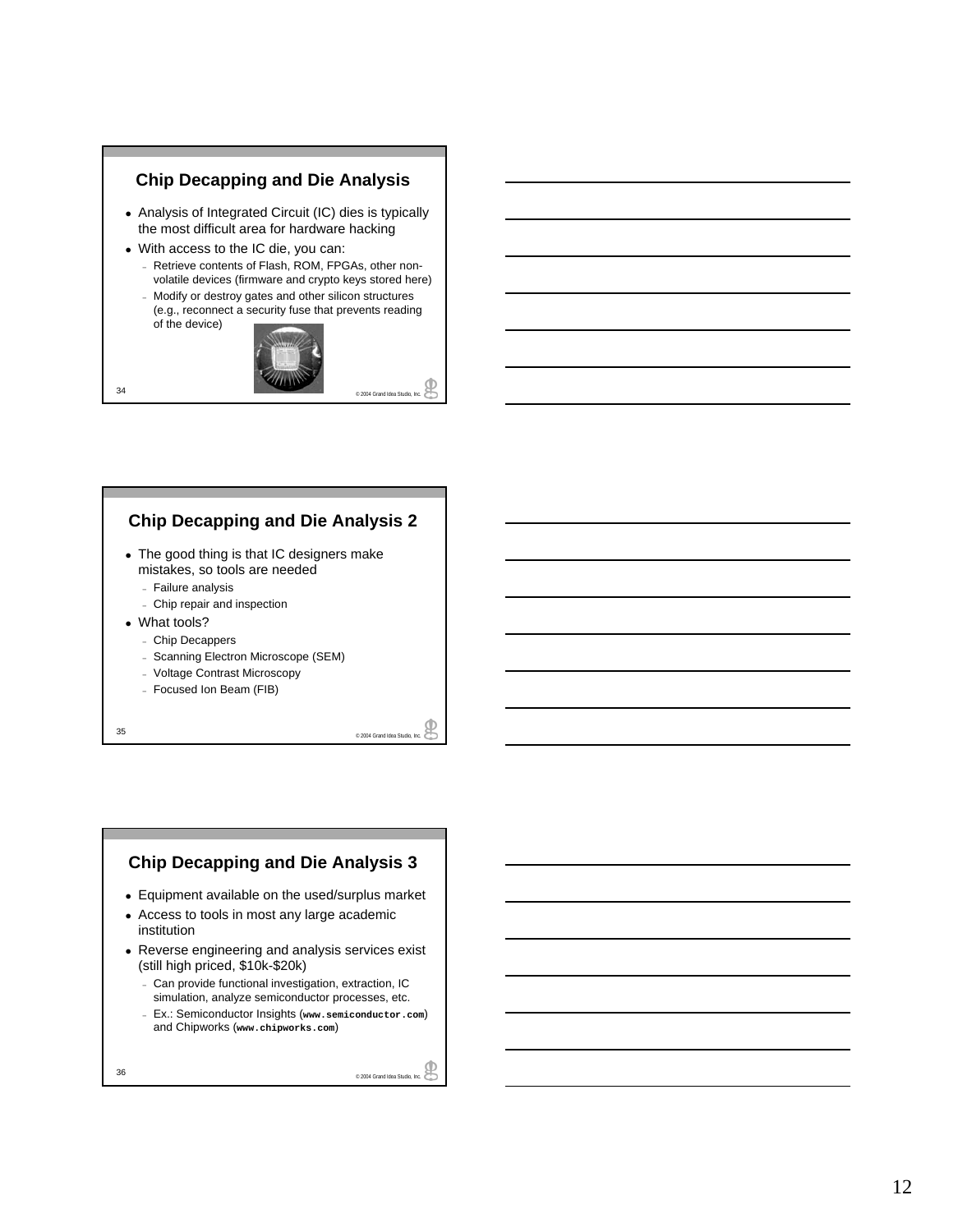



38 (Photos from ADSR Ltd. and FIB International) <br>
<sub>© 2004</sub> Grand Idea Studio, Inc.

**BOLALARDER** 



- Detect variances of voltages and display them as contrast images
	- Performed with a SEM
- Ex.: Could extract information from a Flash ROM storage cell

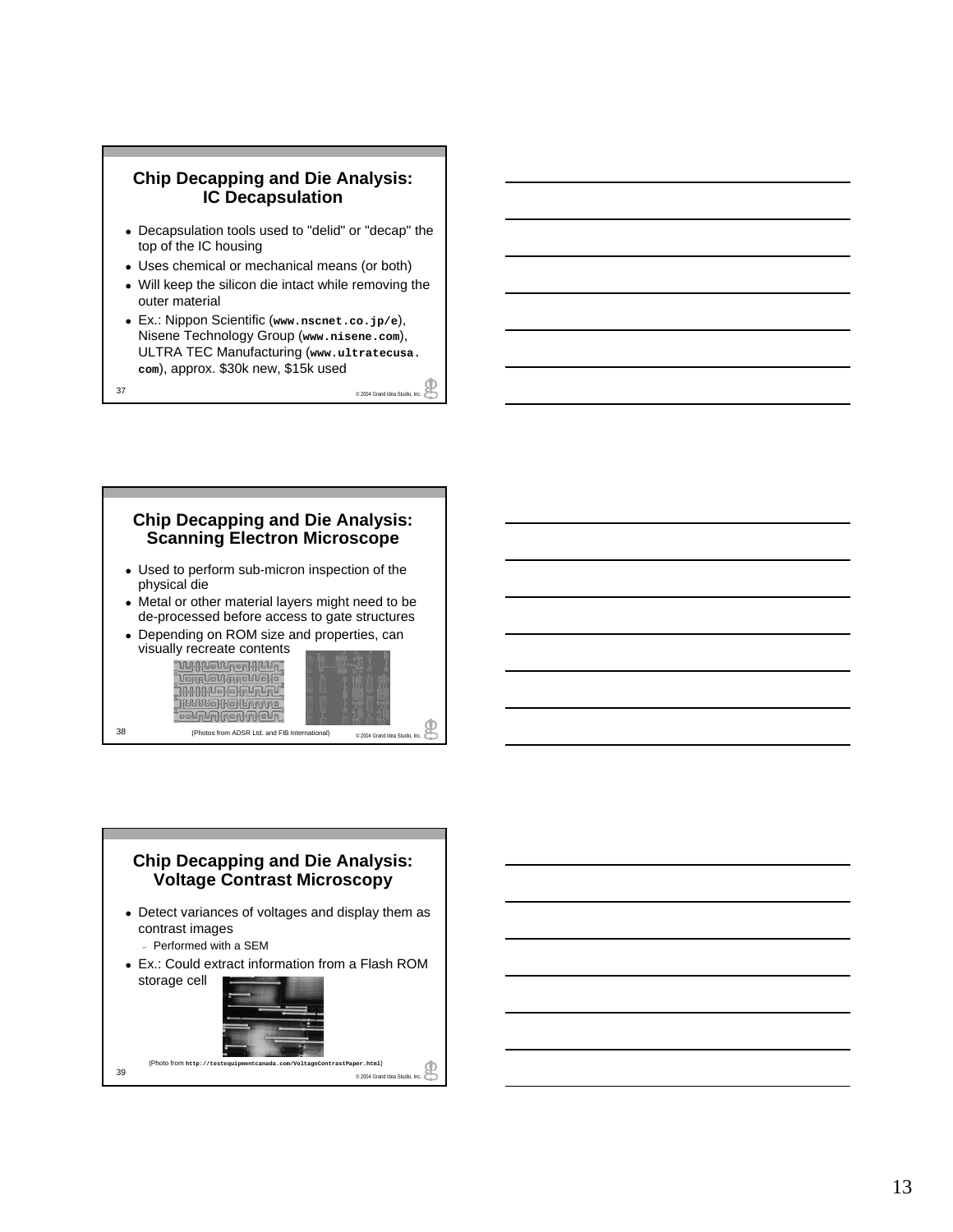



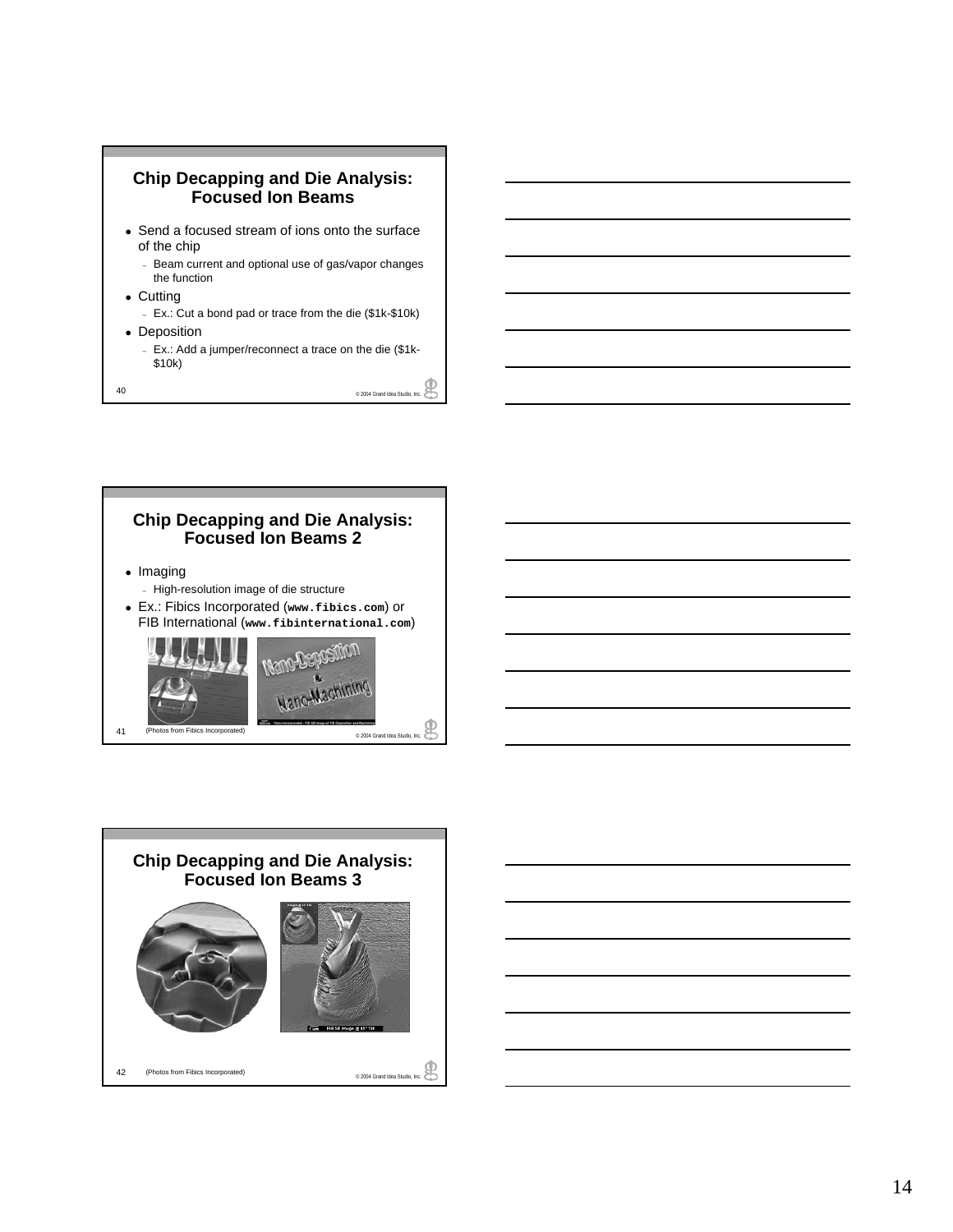### **Emissions and Side-Channel Attacks** • All devices leak information – EMI (electromagnetic interference) from circuits (TEMPEST) [8, 9] – Power supply fluctuations – Visible radiation from LEDs and monitors [10, 11] • Can be monitored and used by attacker to determine secret information • Devices may also be susceptible to RF or ESD (immunity)

– Intentionally injected to cause failure

e 2004 Grand Idea Studio, Inc.

### **Emissions and Side-Channel Attacks: Power Supply**

- Simple Power Analysis (SPA)
	- Attacker directly observes power consumption
	- Varies based on microprocessor operation
	- Easy to identify intensive functions (cryptographic)
- Differential Power Analysis (DPA) [12]
	- Advanced mathematical methods to determine secret information on a device

e 2004 Grand Idea Studio, Inc.

### **Clock and Timing**

- Attacks rely on changing or measuring timing characteristics of the system
- Active (Invasive) timing attacks
	- Vary clock (speed up or slow down) to induce failure or unintended operation
- Passive timing attacks
	- Non-invasive measurements of computation time
	- Different tasks take different amounts of time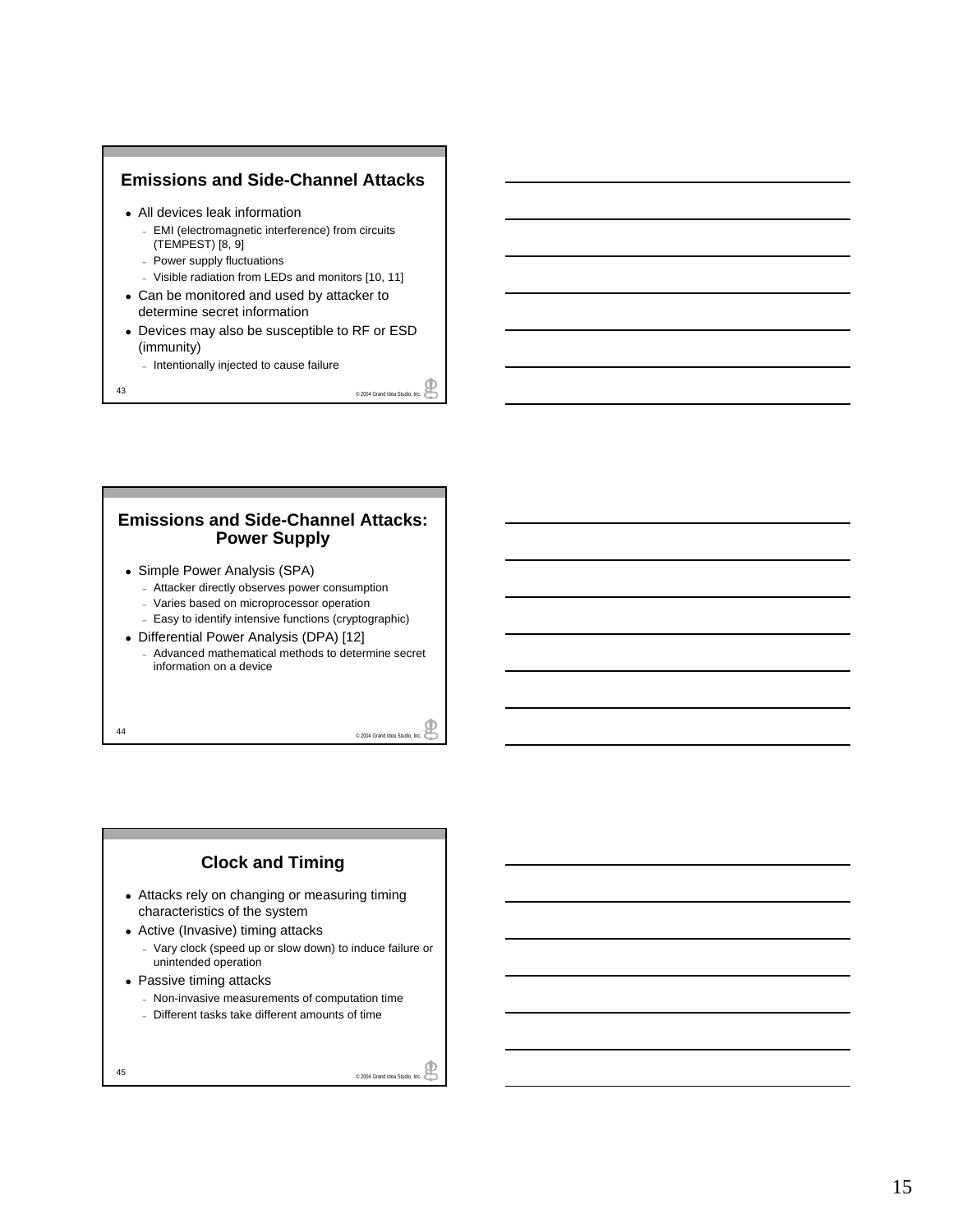

– Spurious and meaningless data ("signal decoys")

### **Hardware Hacking Challenges**

- 
- 47 Arrest all the speeds approaching Gigabit/sec.<br>
47 Arrest and Chip-Scale packaging (e.g.,<br>
BGA, COB, CIB)<br>
 Not as easy to access pins/connections to probe<br>
 Discrete components can now easily be inhaled<br>
 Highly-i BGA, COB, CIB)
	- Not as easy to access pins/connections to probe – Discrete components can now easily be inhaled
	-
- Highly-integrated chips (sub-micron)
	- Difficult, but not impossible, to probe and modify
- High speed boards
	- Processor and memory bus > hundreds of MHz
	- Serial bus speeds approaching Gigabit/sec.

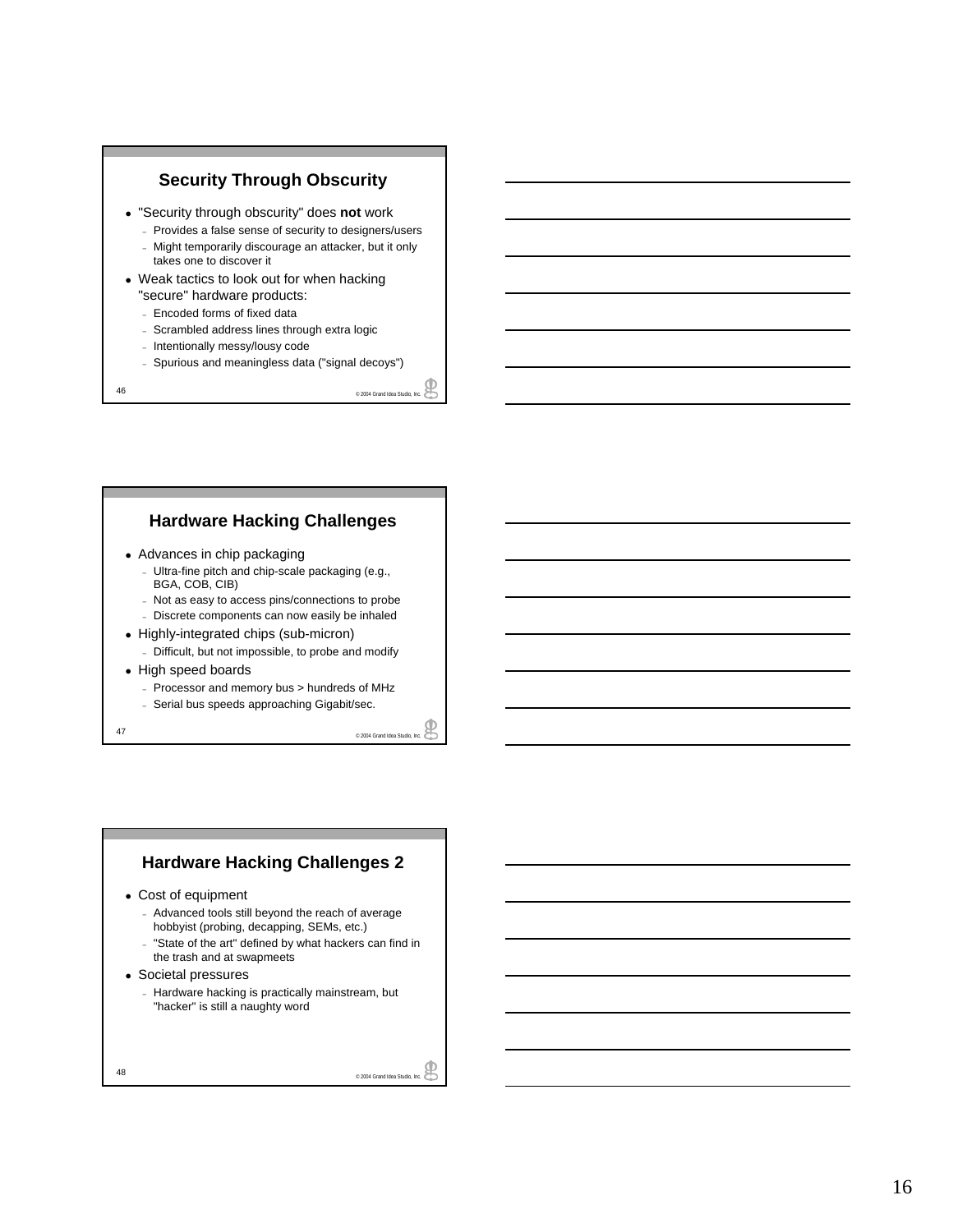### **Conclusions**

- Hardware hacking is approaching a mainstream activity
- Plays an important role in the balance between consumers and corporations (e.g., The Man)
- Think as a designer would
- Nothing is ever 100% secure – Given enough time, resources, and motivation, you can break anything
- The possibilities are endless
- Have fun!
- e 2004 Grand Idea Studio, Inc.

#### **References**

- 1. J. Grand, et al, "Hack Proofing Your Network: 2nd Edition," Syngress Publishing, 2002, **www.grandideastudio.com/files/books/hpyn2e\_chapter14.pdf**
- 2. J. Grand (Kingpin), "Palm OS Password Lockout Bypass," March 2001, **www.grandideastudio.com/files/security/mobile/ palm\_backdoor\_debug\_advisory.txt**
- 3. S.H. Weingart, "Physical Security Devices for Computer Subsystems: A Survey of Attacks and Defenses,'' *Workshop on Cryptographic Hardware and Embedded Systems*, 2000.
- 4. A. Huang, "Hacking the Xbox: An Introduction to Reverse Engineering," No Starch Press, 2003.
- 5. J. Grand (Kingpin), "Attacks on and Countermeasures for USB Hardware Token Devices,'' *Proceedings of the Fifth Nordic Workshop on Secure IT Systems*, 2000, **www.grandideastudio.com/files/security/tokens/usb\_hardware\_ token.pdf**
- 50 © 2004 Grand Idea Studio, Inc. 6. P. Gutmann, "Secure Deletion from Magnetic and Solid-State Memory Devices,"<br>Sixth USENIX Security Symposium, 1996, www. useni.x.org/publi.teat.ions/<br>1.ibrary/proceedi.ngs/sec96/full\_papers/gutmann/index.html

#### **References 2**

- 7. S. Skorobogatov, "Breaking Copy Protection in Microcontrollers," **www.cl.cam.ac.uk/~sps32/mcu\_lock.html**
- 8. W. van Eck, "Electronic Radiation from Video Display Units: An Eavesdropping Risk?" *Computers and Security*, 1985, **www.jya.com/emr.pdf**
- 9. J.R. Rao and P. Rohatgi, "EMPowering Side-Channel Attacks," IBM Research Center, **www.research.ibm.com/intsec/emf-paper.ps**
- 10. Joe Loughry and D.A. Umphress, "Information Leakage from Optical Emanations," *ACM Transactions on Information and System Security v.5, #3*, August 2002, **www.applied-math.org/optical\_tempest.pdf**
- 11. M. Kuhn, "Optical Time-Domain Eavesdropping Risks of CRT Displays," *Proceedings of the 2002 IEEE Symposium on Security and Privacy*, May 2002, **www.cl.cam.ac.uk/~mgk25/ieee02-optical.pdf**
- 12. P. Kocher, J. Jaffe, and B. Jun, "Overview of Differential Power Analysis," **www.cryptography.com/resources/whitepapers/DPATechInfo.PDF**
- 51 © 2004 Grand Idea Studio, Inc.

17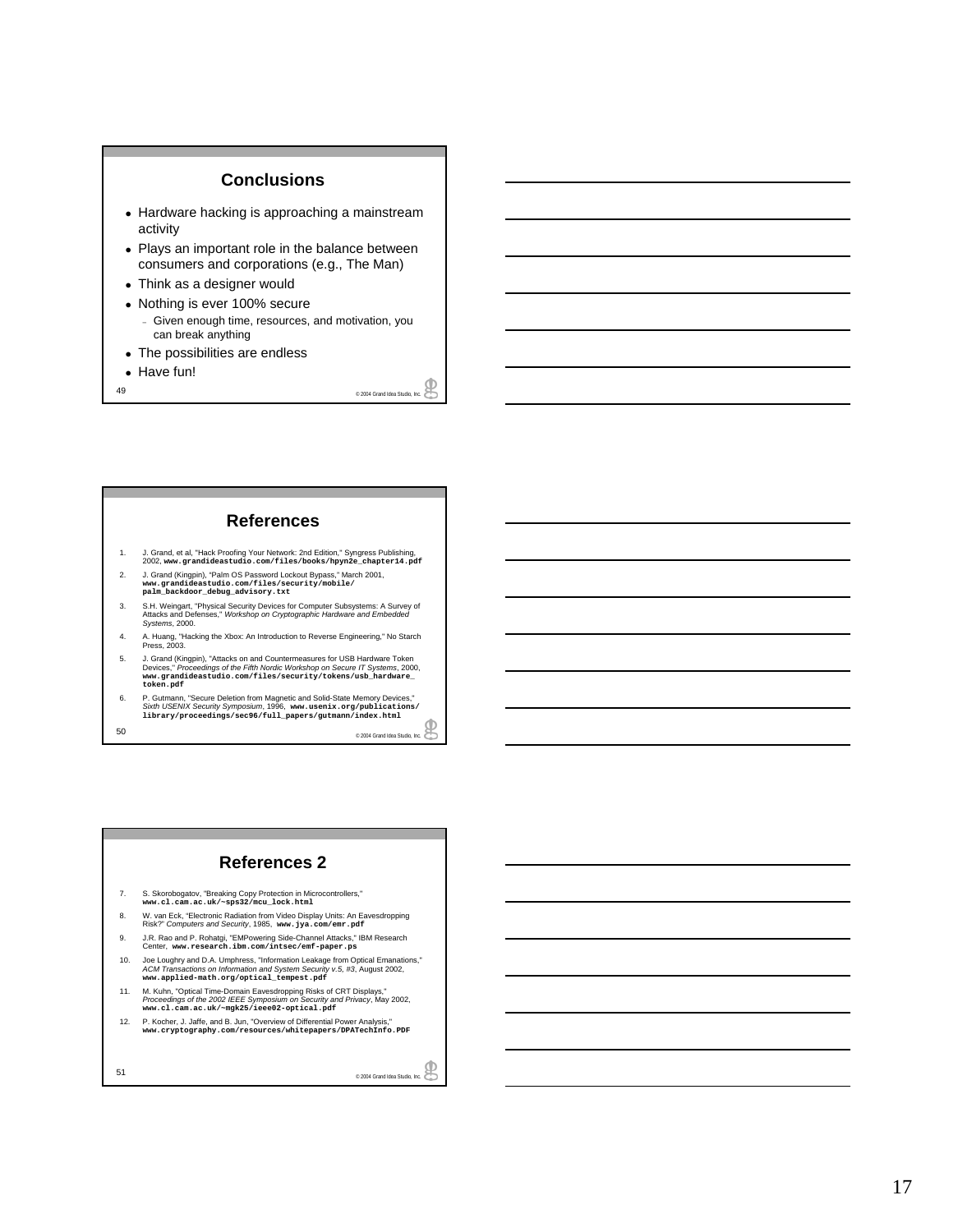#### **Appendix A: Additional Resources**

- J. Grand, et al, "Hardware Hacking: Have Fun While Voiding Your Warranty,"<br>Syngress Publishing, January 2004.
- J. Grand, "Practical Secure Hardware Design for Embedded Systems," *Proceedings*<br>of *the 2004 Embedded Systems Conference, 2*004, www.grandideastudio.com/<br>files/security/hardware/practical\_secure\_hardware\_design.pdf
- z A. Huang, "Keeping Secrets in Hardware: the Microsoft XBox Case Study," *Massachusetts Institute of Technology AI Memo 2002-008*, May 2002, **http://web.mit.edu/bunnie/www/proj/anatak/AIM-2002-008.pdf**
- z F. Beck, "Integrated Circuit Failure Analysis A Guide to Preparation Techniques," John Wiley & Sons, 1998.
- O. Kömmerling and M. Kuhn, "Design Principles for Tamper-Resistant Smartcard<br>Processors," *USENIX Workshop on Smartcard Technology*, 1999, www.c1.cam.<br>ac.uk/~mgk25/sc99-tamper.pdf
- z R.G. Johnston and A.R.E. Garcia, "Vulnerability Assessment of Security Seals", *Journal of Security Administration*, 1997, **www.securitymanagement.com/ library/lanl\_00418796.pdf**

52 © 2004 Grand Idea Studio, Inc.

### **Appendix B: Related Web Sites**

- **Cambridge University Security Group TAMPER Laboratory, www.cl.cam.ac.uk/Research/Security/tamper**
- 
- z Molecular Expressions: Chip Shots Gallery, **http://microscopy.fsu.edu/chipshots/index.html**
- z Bill Miller's CircuitBending.com, **http://billtmiller.com/circuitbending**
- z Virtual-Hideout.Net, **www.virtual-hideout.net** z LinuxDevices.com - The Embedded Linux Portal, **www.linuxdevices.com**
- 
- **•** Roomba Community Discussing and Dissecting the Roomba, www.roombacommunity.com
- z TiVo Techies, **www.tivotechies.com**

 $\overline{\phantom{a}}$   $\overline{\phantom{a}}$   $\overline{\phantom{a}}$   $\overline{\phantom{a}}$   $\overline{\phantom{a}}$   $\overline{\phantom{a}}$   $\overline{\phantom{a}}$   $\overline{\phantom{a}}$   $\overline{\phantom{a}}$   $\overline{\phantom{a}}$   $\overline{\phantom{a}}$   $\overline{\phantom{a}}$   $\overline{\phantom{a}}$   $\overline{\phantom{a}}$   $\overline{\phantom{a}}$   $\overline{\phantom{a}}$   $\overline{\phantom{a}}$   $\overline{\phantom{a}}$   $\overline{\$ 

#### **Appendix C: Tools of the Warranty Voiding Trade**

- Bright overhead lighting or desk lamp
- Protective gear (mask, goggles, rubber gloves, smock, etc.)
- ESD protection (anti-static mat and wriststrap)
- Screwdrivers
- X-ACTO hobby knife
- Dremel tool
- Needle file set

e 2004 Grand Idea Studio, Inc.  $\bigotimes$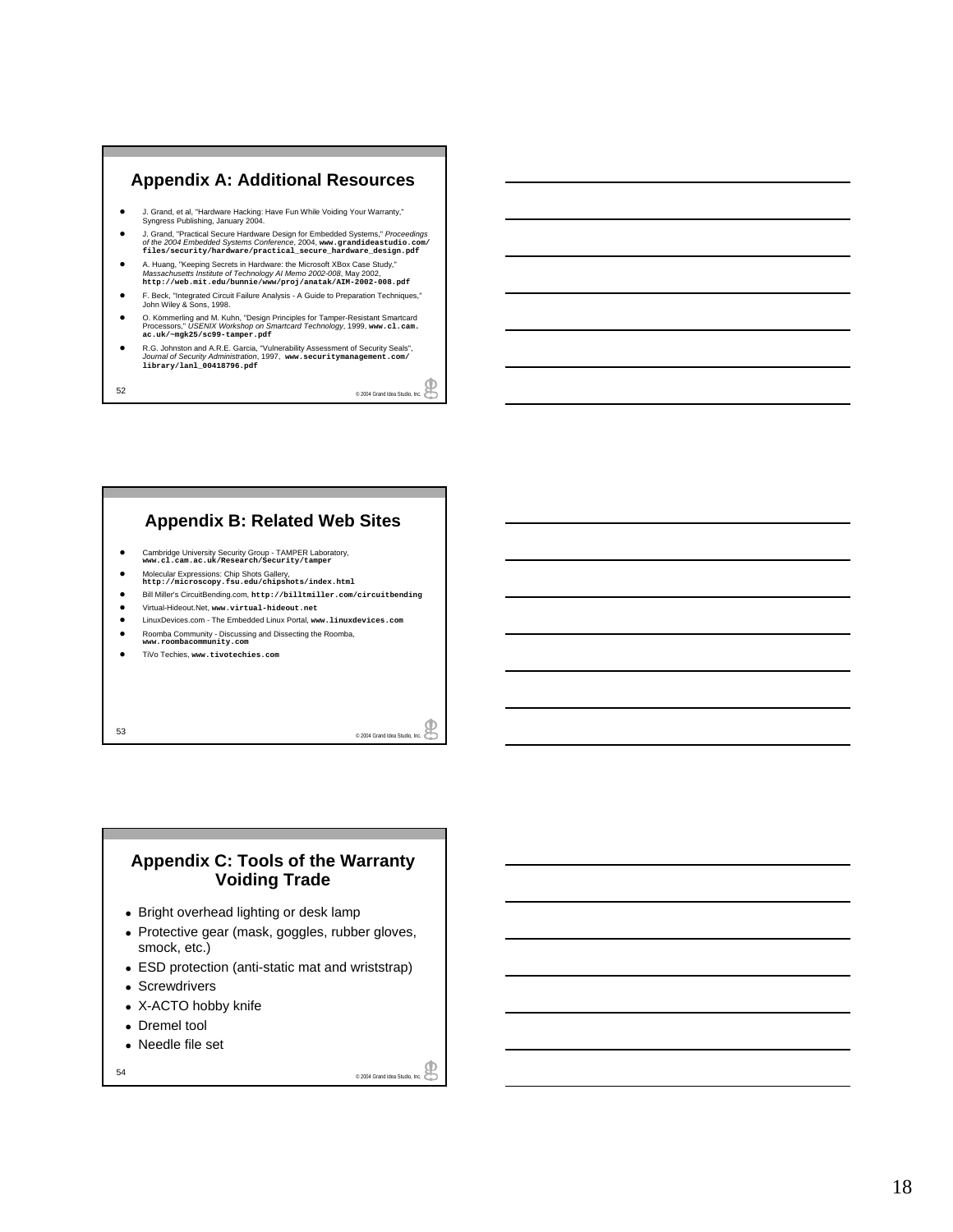### **Appendix C: Tools of the Warranty Voiding Trade 2**

- Wire brushes
- Sandpaper
- Glue
- $\bullet$  Tape
- Cleaning supplies
- Variable-speed cordless drill w/ drill bits
- Heat gun and heat-shrink tubing
- $\bullet$  Center punch
- 55 © 2004 Grand Idea Studio, Inc.

### **Appendix C: Tools of the Warranty Voiding Trade 3**

- Nibbling tool
- Jigsaw
- Wire stripper/clipper
- Needle-nose pliers
- Tweezers
- Soldering iron w/ accessories (solder sucker, various tips, etc.)
- Basic electronic components

56 © 2004 Grand Idea Studio, Inc.

### **Appendix C: Tools of the Warranty Voiding Trade 4**

- Microscope
- Digital and analog multimeters
- Adjustable power supply
- Device programmer
- UV EPROM eraser
- PCB etching kit
- $\bullet$  Oscilloscope
- Logic Analyzer

₽ 57 © 2004 Grand Idea Studio, Inc.

奥